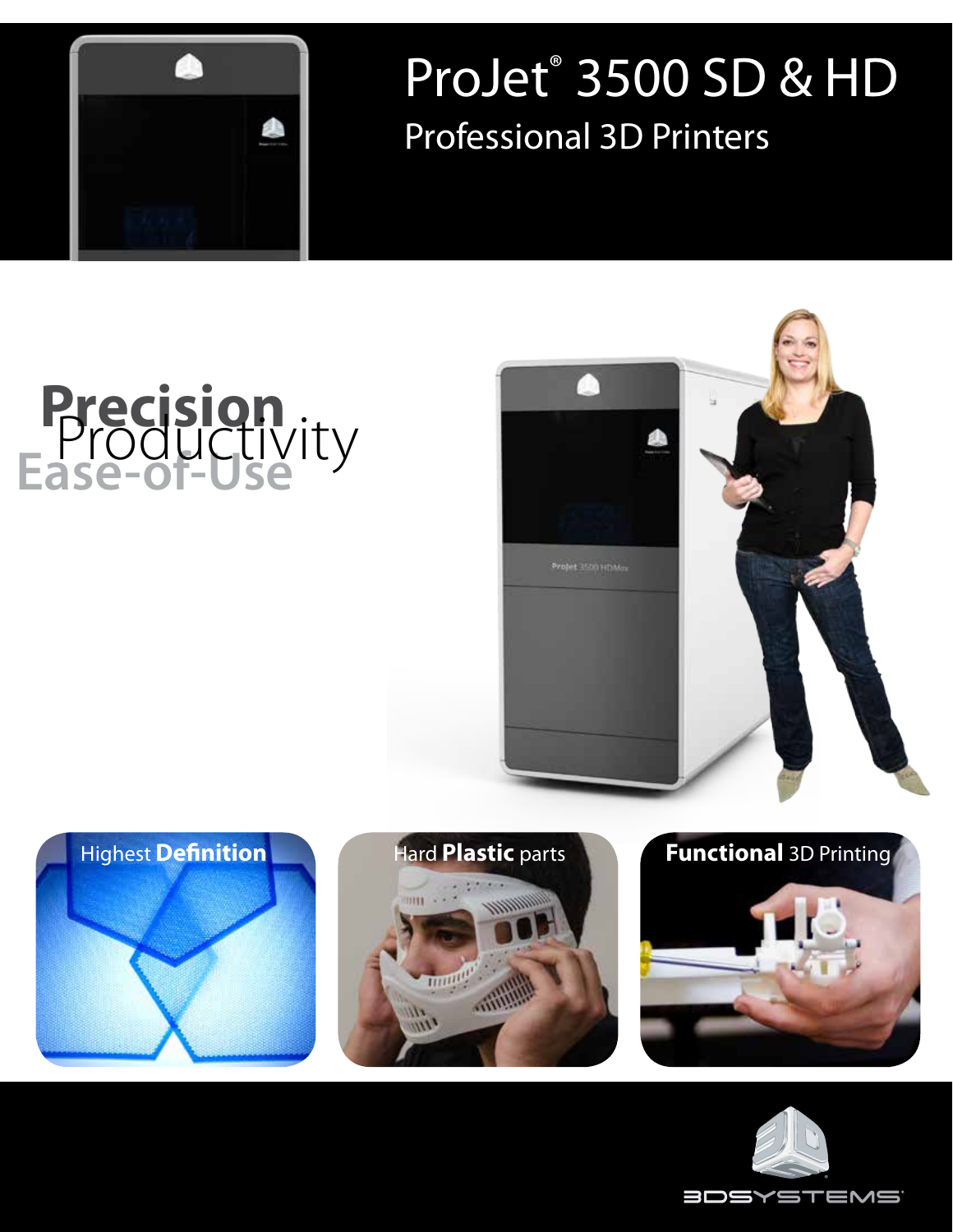#### **Most productive, highest capacity ProJet® 3500 Professional Printers**

#### ProJet 3510 SD

The affordable ProJet 3510 SD prints high quality, durable plastic parts for engineering and mechanical design applications including functional testing, form and fit verification, rapid prototyping, design communication, rapid tooling and more. This office friendly 3D Printer delivers exceptional parts... on demand.

AFFORDABILITY • QUALITY • EASE-OF-USE

#### ProJet 3510 HD*Plus*

The ProJet 3510 HD*Plus* offers the flexibility to choose between 3 resolution modes to print concept models, verification prototypes and patterns for pre-production and digital manufacturing. Just connect to the printer to print extremely finely featured plastic parts with a greater output.

RESOLUTION *Plus* • PARTS SIZE *Plus* • FLEXIBILITY *Plus*





High Resolution & Accuracy

#### ProJet 3510 HD

The ProJet 3510 HD prints precision, durable plastic parts ideal for functional testing, design communication, rapid manufacturing, rapid tooling and more. With a choice in materials and selectable print resolutions, this office friendly, easy to use 3D Printer is packed with features that help you maximize your return on investment (ROI).

HIGH DEFINITION • PRECISION • PRODUCTIVITY

#### ProJet 3500 HD*Max*

The high capacity ProJet 3500 HD*Max* offers greater productivity, including with the High Speed printing mode, and larger high definition prints, for the production of functional plastic parts for product design and manufacturing applications. Benefit of the increased throughput and part size with feature detail and quality only possible with ProJet printers.

*Max* THROUGHPUT • *Max* DEFINITION • *Max* VOLUME





Widest Applications Range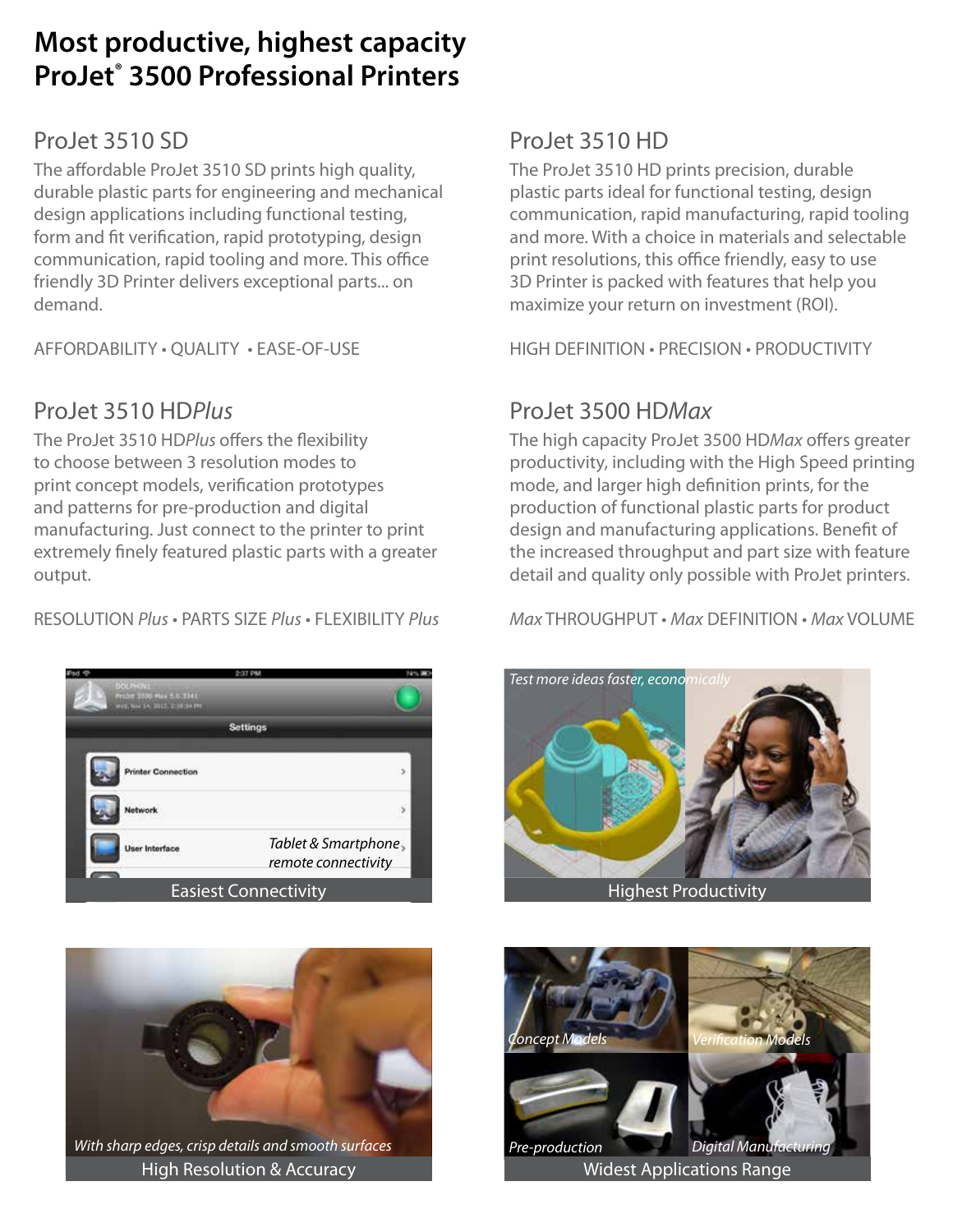### **VisiJet® M3 Materials for ProJet® SD & HD Printers**

The VisiJet line of plastic materials offers numerous capabilities to meet a variety of commercial applications. Using the MultiJet Printing (MJP) Technology, 3D Systems' ProJet 3500 3D Printers use VisiJet M3 Materials to build accurate, high-definition models and prototypes for proof of concept, functional testing, master patterns for moldmaking, direct investment casting, for transportation, energy, consumer products, recreation, healthcare, education and other vertical markets. Toughness, high temperature resistance, durability, stability, watertightness, biocompatibility, castability are a few of the key attributes you will find within the VisiJet materials line. Parts can be drilled, glued, painted, plated, etc. Support material offers easy, non hazardous post processing and preserves delicate features.

| <b>Properties</b>                                | <b>Condition</b>  | <b>VisiJet M3</b><br>X | <b>VisiJet M3</b><br><b>Black</b>         | <b>VisiJet M3</b><br>Crystal     | <b>VisiJet M3</b><br><b>Proplast</b> | <b>VisiJet M3</b><br><b>Navy</b> | <b>VisiJet M3</b><br><b>Techplast</b> | <b>VisiJet M3</b><br><b>Procast</b> | <b>VisiJet</b><br><b>S300</b>                                    |
|--------------------------------------------------|-------------------|------------------------|-------------------------------------------|----------------------------------|--------------------------------------|----------------------------------|---------------------------------------|-------------------------------------|------------------------------------------------------------------|
| Composition                                      |                   |                        |                                           |                                  |                                      |                                  |                                       |                                     | <b>Wax Support Material</b>                                      |
| Color                                            |                   | White                  | <b>Black</b>                              | Natural                          | Natural                              | Blue                             | Gray                                  | Dark Blue                           | White                                                            |
| <b>Bottle Quantity</b>                           |                   | $2$ kg                 | $2$ kg                                    | $2$ kg                           | $2$ kg                               | $2$ kg                           | $2$ kg                                | $2$ kg                              | $2$ kg                                                           |
| Density @ $80 °C$ (liquid)                       | <b>ASTM D4164</b> | 1.04 $q/cm^3$          | 1.02 $q/cm^3$                             | 1.02 $g/cm^3$                    | 1.02 $q/cm^3$                        | 1.02 $q/cm^3$                    | 1.02 $q/cm^3$                         | 1.02 $q/cm^3$                       | N/A                                                              |
| Tensile Strength                                 | ASTM D638         | 49 MPa                 | 35.2 MPa                                  | 42.4 MPa                         | 26.2 MPa                             | 20.5 MPa                         | 22.1 MPa                              | 32 MPa                              | N/A                                                              |
| <b>Tensile Modulus</b>                           | ASTM D638         | 2168 MPa               | 1594 MPa                                  | 1463 MPa                         | 1108 MPa                             | 735 MPa                          | 866 MPa                               | 1724 MPa                            | N/A                                                              |
| <b>Elongation at Break</b>                       | ASTM D638         | 8.3%                   | 19.7%                                     | 6.83%                            | 8.97%                                | 8 %                              | 6.1%                                  | 12.3%                               | N/A                                                              |
| Flexural Strength                                | ASTM D638         | 65 MPa                 | 44.5 MPa                                  | 49 MPa                           | 26.6 MPa                             | 28.1 MPa                         | 28.1 MPa                              | 45 MPa                              | N/A                                                              |
| <b>Heat Distortion</b><br>Temperature @ 0.45 MPa | ASTM D648         | 88 °C                  | 57 $°C$                                   | 56 °C                            | 46 $°C$                              | 46 °C                            | 46 °C                                 | N/A                                 | N/A                                                              |
| Ash Content                                      |                   | N/A                    | N/A                                       | N/A                              | 0.01%                                | 0.01%                            | 0.01%                                 | 0.01%                               | N/A                                                              |
| <b>Melting Point</b>                             |                   | N/A                    | N/A                                       | N/A                              | N/A                                  | N/A                              | N/A                                   | N/A                                 | 60 °C                                                            |
| Softening Point                                  |                   | N/A                    | N/A                                       | N/A                              | N/A                                  | N/A                              | N/A                                   | N/A                                 | 40 °C                                                            |
| USP Class VI Certified*                          |                   | No                     | No                                        | Yes                              | No                                   | No                               | <b>No</b>                             | No                                  | N/A                                                              |
| <b>ProJet Compatibility</b>                      |                   | SD, HD                 | SD, HD                                    | SD, HD                           | SD, HD                               | SD, HD                           | SD, HD                                | HD                                  | SD, HD                                                           |
| Description                                      |                   | ABS-like<br>Plastic    | High strength<br>& flexibility<br>plastic | Tough<br>Plastic,<br>Translucent | Plastic,<br>Natural                  | Plastic,<br>Blue                 | Plastic,<br>Gray                      | Castable<br>Plastic                 | Non-toxic wax mate-<br>rial for hands-free<br>melt-away supports |

\* DISCLAIMER: It is the responsibility of each customer to determine that its use of any Class VI certified VisiJet® material is safe, lawful and technically suitable to the customer's intended applications. Customers *should conduct their own testing to ensure that this is the case.*